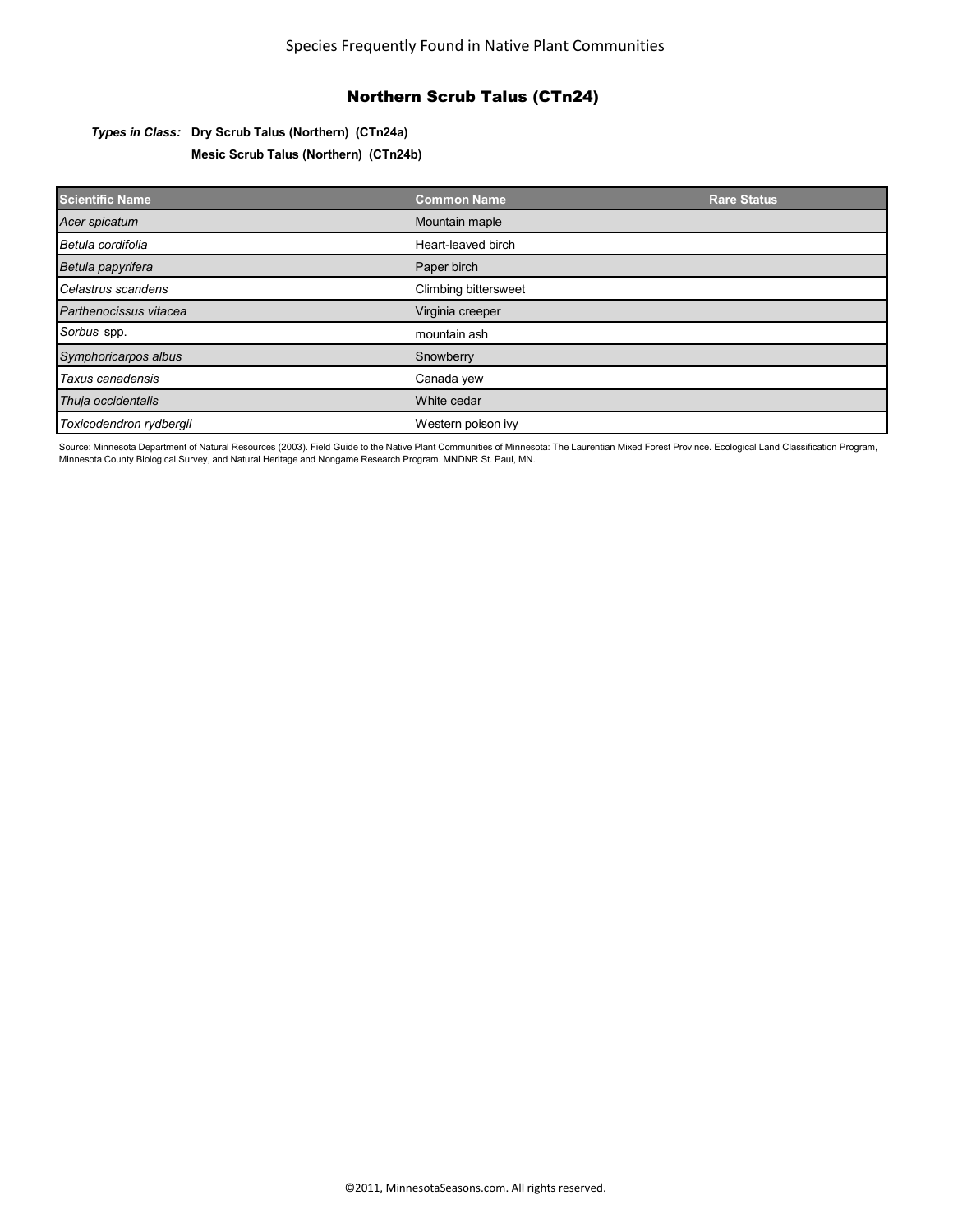# Northern Scrub Talus (CTn24)

### **Dry Scrub Talus (Northern) (CTn24a)**

| <b>Scientific Name</b>  | <b>Common Name</b> | <b>Rare Status</b> |
|-------------------------|--------------------|--------------------|
| Parthenocissus vitacea  | Virginia creeper   |                    |
| Toxicodendron rydbergii | Western poison ivy |                    |

Source: Minnesota Department of Natural Resources (2003). Field Guide to the Native Plant Communities of Minnesota: The Laurentian Mixed Forest Province. Ecological Land Classification Program, Minnesota County Biological Survey, and Natural Heritage and Nongame Research Program. MNDNR St. Paul, MN.